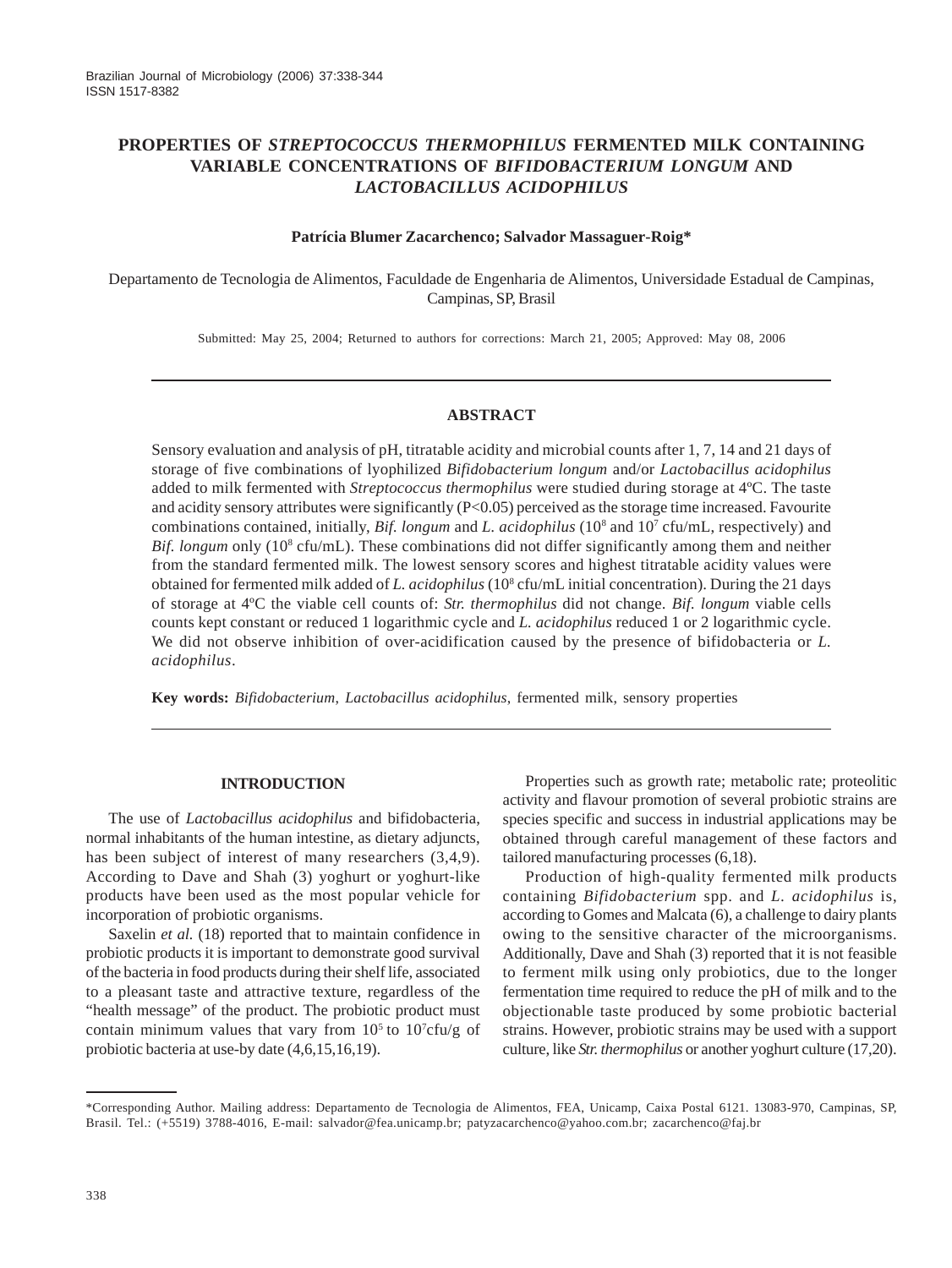Lourens-Hattingh and Viljoen (9) reported that the probiotic culture may be added prior to fermentation, simultaneously with the conventional yogurt cultures or after fermentation to the product cooled to 4ºC, before packaging. Saxelin *et al.* (18) did not observe a reduction in the number of probiotic bacteria in some combinations of probiotic and yoghurt cultures, concluding that it is important to select an optimal support culture to obtain good probiotic survival during the shelf life of the product.

Tamime *et al*. (21) reported that in Europe, United States and East Europe, fermented dairy products contained: (a) *Lac. acidophilus*, *Bifidobacterium* spp., *Lac. casei* sub-specie *casei* biovar *shirota*, *Lac.* GG strain, and/or combinations of these bacteria with common lactic starters; (b) bacteria isolated from human which are able to survive and to grow on the human intestine and to adhere to epithelial intestine cells; (c) more than  $10^6$ cfu/mL or gram of the product (20).

The use of bifidobacteria in cultured milks, according to Medina and Jordano (11), produces some of the following nutritional and technological advantages: i) mild sour taste; ii) limited after acidification; iii) less bitterness; iv) are beneficial as intestinal organisms.

Hoier (7) reported that bifidobacteria produces, during fermentation, acetic and lactic acids at the ratio 3:2. So, excessive growth may yield products with vinegar-like taste and aroma. Also, Samona *et al*. (17) investigated the production of acetic acid and others organic acids during 21 days of storage at 4ºC of fermented milks prepared with different combinations of two yogurt cultures and *Bif. adolescentis*, *Bif. bifidum* and *Bif. longum*. The acetic acid produced by bifidobacteria, which apparently has a inhibitory effect on *Lactobacillus delbrueckii* ssp *bulgaricus* and *Streptococcus salivarius* subsp. *thermophilus,* may prevent post-production acidification, according to Samona *et al.* (17).

The objectives of this research were to study the influence of the *Bif. longum* and *L. acidophilus* concentrations, added in the liophilyzed form to a *Str. thermophilus* fermented milk, on the taste and acidity sensorial atributes, pH, titratable acidity and microbial counts characteristics during 21 days of refrigerated storage.

#### **MATERIALS AND METHODS**

#### **Test organisms**

The following test organisms were used: freeze dried starter cultures of *Str. thermophilus* TA 559 (ST), *L. acidophilus* LAC4 (LAC) and *Bif. longum* BL (BL) from Ezal® - Texel, supplied by Rhodia Food (Paulínia, Brasil).

### **Culture media and reagents**

The following culture media and reagents were used: (i) Triptone, (ii) bacto bile, (iii) bacto peptone, (iv) agar (Difco, Detroit, Mi, USA); (v) sucrose, (vi) yeast extract, (vii) KH<sub>2</sub>PO4, (viii) sodium propionate (SIGMA, St. Louis, MO, USA); (ix) lithium chloride (Synth, Diadema, SP, Brasil); (x) Anaerobac (Probac, São Paulo, SP, Brasil); (xi) MRS (Man Rogosa Sharpe) agar (Oxoid, Basingstoke, Hampshire, En); (xii) Skim milk powder (Molico, Nestle, Araçatuba, SP, Brazil).

### **Starter and intermediate cultures preparation**

Sterile reconstituted skim milk (11% ST, 115ºC/10min) was inoculated with freeze-dried ST in laminar air flow cabinet, fermented to coagulation at 42ºC and cooled. The pH of starters and intermediate cultures of ST was on the range of 4.4 - 4.7, after 4 hours of incubation at 42ºC.

### **Fermented milks preparation**

Twenty five liters of heat treated (90ºC/5min) reconstituted (12% total solids) skim milk was inoculated with 2% intermediate culture, fermented to aproximate pH 4.7 at 45ºC and chilled to 38ºC. This pH was reached around 2h45min of fermentation. The LAC and BL cultures were then added in quantities specified on Table 1, stirred and conditioned into sterilized glass bottles and stored at 4ºC. This experiment was repeted twice for all 6 combinations (see Table 1).

| Combination    |                               | <b>Initial Probiotics</b><br>Microorganisms <sup>b</sup> Concentrations - IPC<br>(cfu/mL) |  |  |
|----------------|-------------------------------|-------------------------------------------------------------------------------------------|--|--|
| C1             | <b>ST</b>                     |                                                                                           |  |  |
| C <sub>2</sub> | <b>ST</b><br>BL               | 1x10 <sup>8</sup>                                                                         |  |  |
| C3             | <b>ST</b><br>BL<br>LAC        | 1x10 <sup>7</sup><br>1x10 <sup>8</sup>                                                    |  |  |
| C4             | <b>ST</b><br>BL<br><b>LAC</b> | 1x10 <sup>8</sup><br>1x10 <sup>8</sup>                                                    |  |  |
| C <sub>5</sub> | <b>ST</b><br>BL<br><b>LAC</b> | 1x10 <sup>8</sup><br>1x10 <sup>7</sup>                                                    |  |  |
| C <sub>6</sub> | <b>ST</b><br><b>LAC</b>       | 1x10 <sup>8</sup>                                                                         |  |  |

Table 1. Probiotics Initial concentrations of the fermented milks<sup>a</sup>.

**a:** Determined by considering the probiotics counts of LAC and BL presented in the lyophilized powder. These counts were verified using microbiological methods described below. **b:** ST=*Streptococcus thermophilus;* BL= *Bifidobacterium longum;* LAC = *Lactobacillus acidophilus*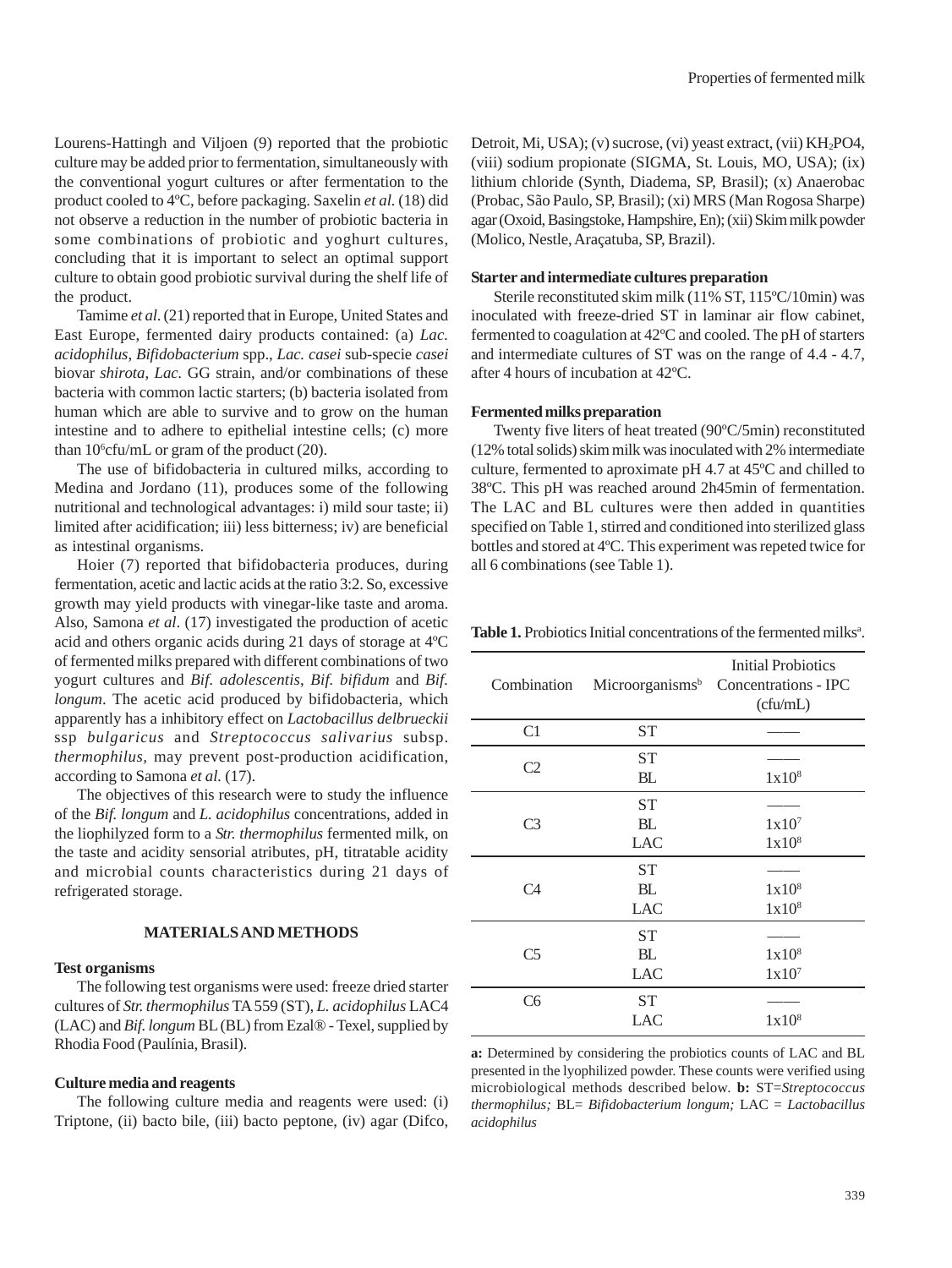The reconstituted skim milk used at different steps of this research was prepared using skim milk powder (Molico, Nestle, Araçatuba, SP, Brazil) supplied by local markets.

#### **Fermented milks evaluation**

Fermented milks taste and acidity sensorial attributes evaluation, viable cell counts, pH and titratable acidity determinations were performed at 1, 7, 14 and 21 days of refrigerated storage at 4ºC.

#### **Sensory evaluation**

The sensorial attributes evaluation was performed using the acceptability test methodology with 35 untrained panelists, using a 9-points balanced scale. Each panelist received 30g of the samples of the fermented milks described on Table 1 (C1 to C6). The samples were codified and presented to the panelist in randomized order as suggested Meilgaard *et al*. (12). The sensorial analysis sessions were carried out like described in Meilgaard *et al.* (12) and Macfie *et al.* (10).

The data were analyzed by ANOVA, using the Tukey test to evaluate differences among averages and the Statistical Analysis System (SAS 8.02 TS level 02M0). A P value < 0.05 was considered to be significant.

#### **Microbiological analysis**

Tubes containing 0.1% sterile peptone water and the samples of fermented milk were homogenized by Vortex shaking. After homogenization, the samples were serial decimally diluted in 0.1% sterile peptone water, pour plated in ST agar (aerobiosis) at 30ºC/ 48h according to Zacarchenco and Massaguer-Roig (25) for *Str. thermophilus*, in Bile-MRS agar (aerobiosis) at 37ºC/72h according to Vinderola and Reinhemer (22) for *L. acidophilus* and in LP-MRS (lithium-propionate-MRS) agar (anaerobiosis) at 37ºC/72h according to Vinderola and Reinhemer (22) and the modifications of Zacarchenco and Massaguer-Roig (26) for *Bif. longum*.

### **Determination of the acidity and pH**

The evaluation of pH was performed with a pH meter Model PH320 (WTW®) and, the evaluation of the titratable acidity was performed according to AOAC (1), both in triplicate.

#### **RESULTS**

Data from measurements of pH, acidity, average of scores obtained at sensory evaluations and cell counts of fermented milks, performed at 1, 7, 14 and 21 days of storage of two experiments are presented on Tables 2 and 3.

Tamime *et al*. (21) reported that commercially produced bifidobacteria starters give more consistent activity than the in house production of liquid cultures which are subject to daily transfers. The experiments were realized by the authors using commercially produced BL and LAC starters.

### **Sensory evaluation of the taste attribute**

The sensory differences among fermented milks added or not of LAC and BL (combinations) were significantly  $(P<0.05)$ perceived as storage time increased.

At day 1 of refrigerated storage the fermented milks most preferred by the panelists were C1, C2 and C5 (Table 2) and did not differ (P<0.05) from each other, in the experiment 1. These results are similar to those found after 21 days of storage. In the experiment 2, the favourites combinations were C1, C5 and C3 although C2 did not differ (P<0.05) from these favourites. At day 1 of storage, in the experiment 1, C6 obtained the lowest sensory scores and differed (P<0.05) from C1. In the experiment 2, C4 obtained the lowest sensory scores.

At 7 days of refrigerated storage sensory scores of the experiments 1 and 2 showed significant differences (P<0.05) among favourites combinations (Table 2). In the first experiment the favourites combinations were C5, C1 and C2 and C3 was the fourth preferred. Similar results were obtained at 21 days of storage (Table 2). In the other hand, C2, C3 and C5 were the favourites combinations in experiment 2, while C1 was the fourth preferred. The most preferred combinations C5 and C2 kept their positions in the preference order at 14 and 21 days of storage (Table 2) although C1, C2, C3 and C5 did not differ significantly (P<0.05).

It was noted at 7 days of storage that C4 obtained the lowest sensory scores and differed significantly (P<0.05) from C5 in experiment 1. In experiment 2, in this same period of storage, C4 was the least preferred and differed significantly from C2.

At 14 days of refrigerated storage sensory scores of combinations C5 and C2, from experiments 1 and 2, were the most preferred combinations (Table 2). These combinations received similar sensory scores and did not differ significantly (P<0.05) between each other. They did not differ significantly (P<0.05) from C1, the standard fermented milk. The combination C4 differed significantly (P<0.05) from C5 and C2 and received the lowest sensory scores. Until day 14<sup>th</sup> C4 and C6 did not differ from each other. This differentiation occurred after 14 days of storage.

At 21 days of refrigerated storage sensory scores of the experiments 1 and 2 for the attribute taste showed good similarity (Table 2). The most favourite combinations were C5 and C2. C5 contained BL and LAC (IPC of 10<sup>8</sup> and 10<sup>7</sup> cfu/mL, respectively) and C2 contained BL only (IPC de 10<sup>8</sup> cfu/mL). However, C5 and C2 obtained similar sensory scores and did not differ significantly (P<0.05). These favourite combinations did not differ significantly (P<0.05) from C1, the standard fermented milk. Davidson *et al*. (4) found similar results in frozen yogurt. The combinations C3 and C6 obtained lowest sensory scores (Table 2). C3 contained BL and LAC (IPC of  $10<sup>7</sup>$  and  $10<sup>8</sup>$  cfu mL<sup>1</sup>, respectively) and C6 contained LAC only (IPC de 10<sup>8</sup> cfu/mL). C6 was significantly (P<0.05) different from C5, C2 and C1, obtaining the lowest sensory scores.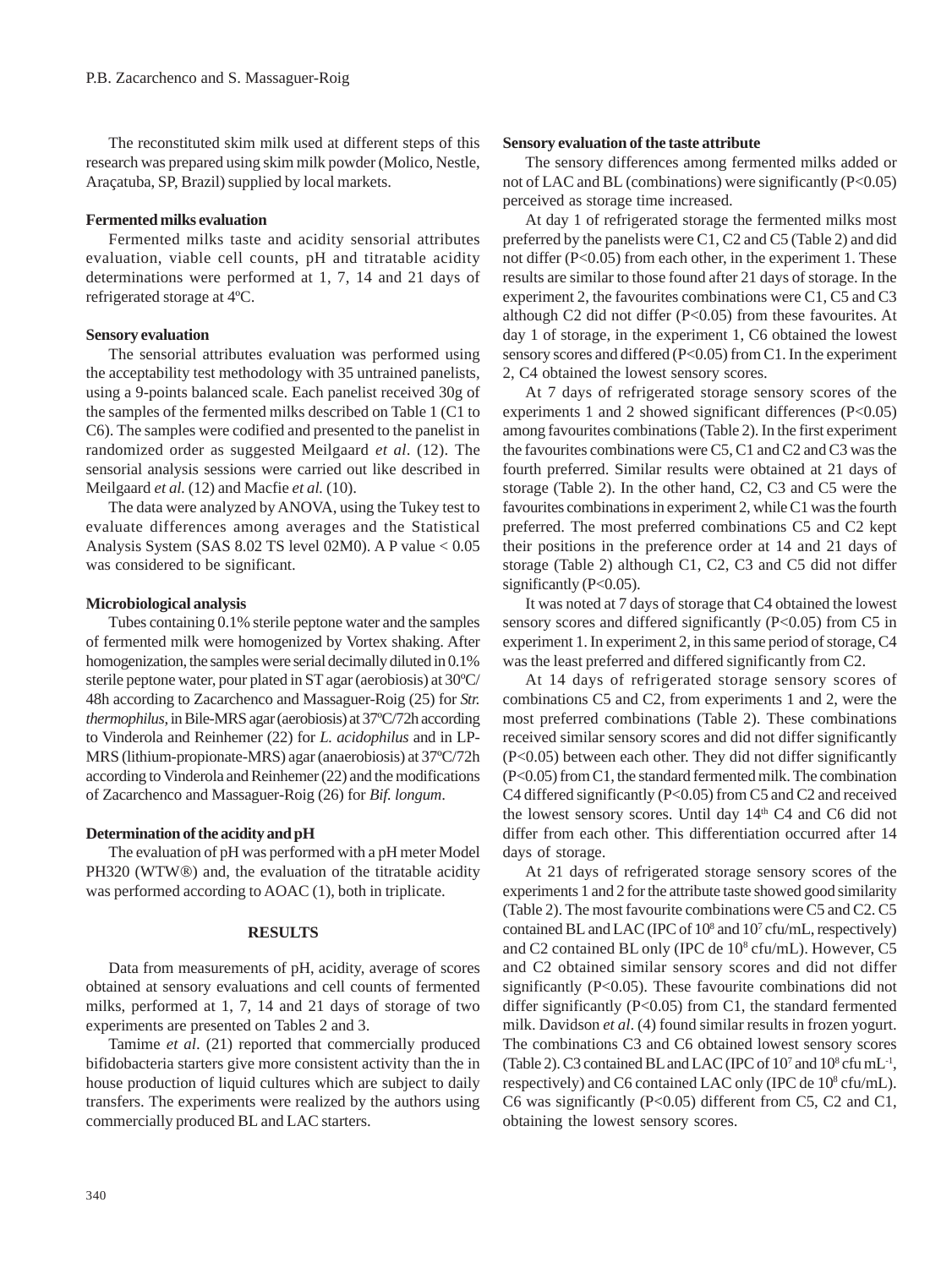| Storage          | Comb <sup>y</sup> . |        | pH     |        | $TA^x$ |                   | taste $v$          |                    | acidity v          |  |
|------------------|---------------------|--------|--------|--------|--------|-------------------|--------------------|--------------------|--------------------|--|
| time (days)      |                     | Proc.1 | Proc.2 | Proc.1 | Proc.2 | Proc.1            | Proc.2             | Proc.1             | Proc.2             |  |
| 1                | C1                  | 4.52   | 4.53   | 106.4  | 106.1  | 6.9 <sup>a</sup>  | $7.4^{a}$          | 7.2 <sup>a</sup>   | $6.5^{\mathrm{a}}$ |  |
| $\mathbf{1}$     | C <sub>2</sub>      | 4.45   | 4.57   | 109.3  | 109.3  | 6.3 <sup>ab</sup> | 5.7 <sup>ab</sup>  | 6.7 <sup>a</sup>   | 6.1 <sup>a</sup>   |  |
| 1                | C <sub>3</sub>      | 4.65   | 4.58   | 102.6  | 104.0  | $5.5^b$           | $5.8^{ab}$         | 6.3 <sup>ab</sup>  | 6.6 <sup>a</sup>   |  |
| $\mathbf{1}$     | C4                  | 4.63   | 4.5    | 94.9   | 109.6  | 5.9 <sup>ab</sup> | $5.5^{\rm b}$      | 6.3 <sup>ab</sup>  | 6.6 <sup>a</sup>   |  |
| $\mathbf{1}$     | C <sub>5</sub>      | 4.54   | 4.48   | 112.1  | 102.2  | 6.1 <sup>ab</sup> | 6.6 <sup>ab</sup>  | 6.3 <sup>ab</sup>  | 5.7 <sup>a</sup>   |  |
| $\mathbf{1}$     | C6                  | 4.62   | 4.58   | 117.4  | 120.4  | 5.2 <sup>b</sup>  | 5.6 <sup>ab</sup>  | $5.5^{\rm b}$      | 5.6 <sup>a</sup>   |  |
| $\tau$           | C1                  | 4.32   | 4.2    | 108.03 | 114.43 | 6.7 <sup>ab</sup> | 6.3 <sup>ab</sup>  | $6.2^{\mathrm{a}}$ | 5.8 <sup>a</sup>   |  |
| $\boldsymbol{7}$ | C <sub>2</sub>      | 4.26   | 4.25   | 114.70 | 118.78 | $6.5^{ab}$        | $6.8^{\mathrm{a}}$ | $6.2\mathrm{^a}$   | 5.6 <sup>a</sup>   |  |
| $\boldsymbol{7}$ | C <sub>3</sub>      | 4.33   | 4.22   | 113.43 | 116.44 | 6.3 <sup>ab</sup> | 6.6 <sup>ab</sup>  | $6.2^{\mathrm{a}}$ | $6.5^{\mathrm{a}}$ |  |
| $\tau$           | C4                  | 4.30   | 4.22   | 104.77 | 117.78 | 5.7 <sup>b</sup>  | 5.8 <sup>b</sup>   | 6.1 <sup>a</sup>   | 5.7 <sup>a</sup>   |  |
| $\boldsymbol{7}$ | C <sub>5</sub>      | 4.28   | 4.2    | 115.93 | 114.60 | 7.0 <sup>a</sup>  | 6.4 <sup>ab</sup>  | 6.7 <sup>a</sup>   | 6.0 <sup>a</sup>   |  |
| $\tau$           | C6                  | 4.38   | 4.35   | 125.77 | 135.12 | 6.3 <sup>ab</sup> | 5.8 <sup>b</sup>   | 5.9 <sup>a</sup>   | 6.0 <sup>a</sup>   |  |
| 14               | C1                  | 4.26   | 4.35   | 114.90 | 118.77 | $6.5^{ab}$        | $6.5^{ab}$         | 6.3 <sup>a</sup>   | 6.4 <sup>a</sup>   |  |
| 14               | C <sub>2</sub>      | 4.21   | 4.22   | 117.43 | 119.10 | 6.9 <sup>a</sup>  | 7.4 <sup>a</sup>   | $6.2^{\mathrm{a}}$ | 5.7 <sup>a</sup>   |  |
| 14               | C <sub>3</sub>      | 4.29   | 4.32   | 116.60 | 117.17 | 5.7 <sup>ab</sup> | 5.6 <sup>ab</sup>  | 5.8 <sup>a</sup>   | $5.5^{\mathrm{a}}$ |  |
| 14               | C4                  | 4.24   | 4.24   | 110.33 | 116.2  | 5.6 <sup>b</sup>  | $5.5^{b}$          | 5.7 <sup>a</sup>   | 5.0 <sup>a</sup>   |  |
| 14               | C <sub>5</sub>      | 4.22   | 4.12   | 123.10 | 122.13 | 7.0 <sup>a</sup>  | 6.7 <sup>a</sup>   | $6.2^{\mathrm{a}}$ | 5.9 <sup>a</sup>   |  |
| 14               | $\alpha$            | 4.35   | 4.28   | 135.07 | 140.38 | $6.2^{ab}$        | 5.0 <sup>ab</sup>  | 5.9 <sup>a</sup>   | 5.6 <sup>a</sup>   |  |
| 21               | C1                  | 4.25   | 4.18   | 107.60 | 130.13 | 6.7 <sup>a</sup>  | 6.1 <sup>ab</sup>  | 6.3 <sup>a</sup>   | 5.8 <sup>a</sup>   |  |
| 21               | C <sub>2</sub>      | 4.16   | 4.14   | 118.60 | 137.34 | 6.4 <sup>ab</sup> | $6.5^{\mathrm{a}}$ | 6.1 <sup>a</sup>   | 5.9 <sup>a</sup>   |  |
| 21               | C <sub>3</sub>      | 4.24   | 4.17   | 114.43 | 127.89 | 4.8 <sup>cd</sup> | 5.0 <sup>b</sup>   | $5.2^{ab}$         | $5.5^{ab}$         |  |
| 21               | C4                  | 4.20   | 4.16   | 108.77 | 130.77 | $5.6^{bc}$        | 5.9 <sup>ab</sup>  | $5.5^{ab}$         | 5.8 <sup>a</sup>   |  |
| 21               | C <sub>5</sub>      | 4.11   | 4.16   | 119.43 | 126.61 | 6.8 <sup>a</sup>  | 6.1 <sup>ab</sup>  | $6.2^{\mathrm{a}}$ | 5.8 <sup>a</sup>   |  |
| 21               | C6                  | 4.22   | 4.28   | 123.67 | 153.82 | 4.5 <sup>d</sup>  | 3.8 <sup>c</sup>   | 4.6 <sup>b</sup>   | 4.6 <sup>b</sup>   |  |

Table 2. Values of pH, acidity and average of scores obtained at sensory evaluations of fermented milks added or not of the BL<sup>x</sup> and LAC<sup>x</sup> at days 1, 7, 14 and 21 of the storage for processings 1 and 2.

**x:** BL, LAC and T. A. means, respectively, *Bif. longum*, *L. acidophilus* and titratable acidity. **y:** see Table 1. **v:** different letters indicate significant differences (P<0.05) among combinations of the fermented milks.

According to Davidson *et al.* (4) other authors also have reported that the activity of yogurt starter and probiotic bacteria caused specific changes in the products affecting sensory characteristics and that fermented products cultured with bifidobacteria were different from the yogurts produced with traditional starters.

Baig and Prasad (2) studied the effect of adding *Bif. bifidum* as a supplementary starter culture on the biochemical, microbiological and organoleptic characteristics of yogurt. These authors reported that supplementation with *Bif. bifidum* reduced (P<0.05) the flavour score slightly concluding that the reduction in the flavour score was related to acetic acid production by *Bifidobacterium*. Also the acetic acid production by different *Bifidobacterium* strains was evaluated by Ostlie *et al.* (14).

The differences in the preference order of C3 and C1 can be related to others organic acids produced by the BL and/or LAC,

instead of lactic acid, in the fermented milk C3. The production of larger quantities of acetic acid from  $7<sup>th</sup>$  day to  $14<sup>th</sup>$  of storage, for example, could cause sensory differences that panelist could perceive as suggested by Gomes and Malcata (6).

The results presented by Samona *et al.* (17) showed an increase on the acetic acid concentration at different shelf life periods at 4°C of yogurts that contained *Bif. adolescentis*, *Bif. bifidum* and *Bif. longum*. The increase in the acetic acid concentration varied according to probiotic strain and source used of yogurt starter. Some yogurts reached, after 21 days of storage, the double of the acetic acid concentration measured at the day of yogurt processing. Our results regarding sensory preferences, probably, could be explained by the microorganisms behaviors similar to that described by Samona *et al.* (16). The reduction in the sensory scores of C3 observed after 7 days, in experiment 1, and after 14 days of storage, in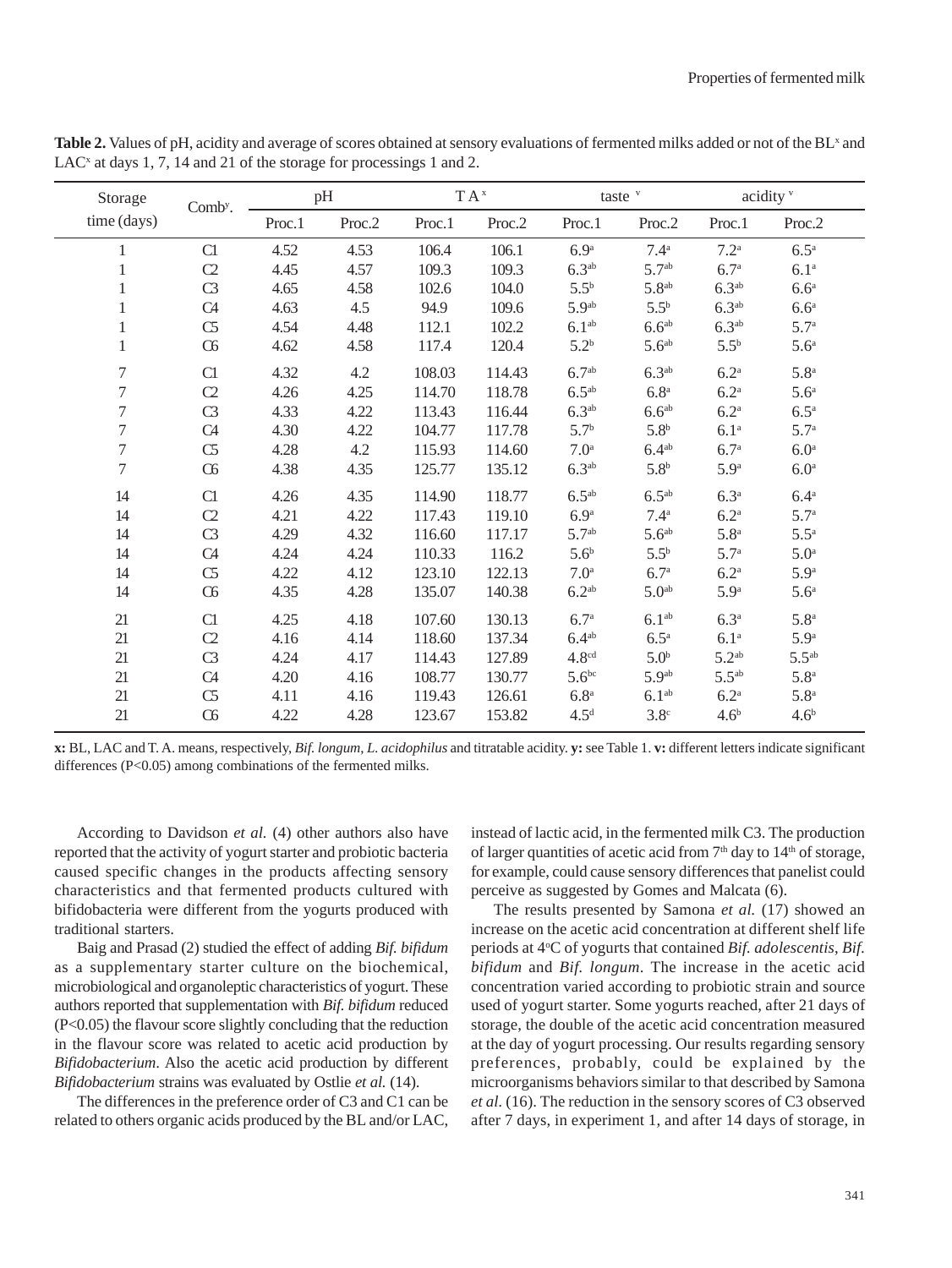experiment 2, could be related to the acetic acid production described by Samona *et al.* (17).

### **Sensory evaluation of the acidity attribute**

After 1 day of storage, in the experiment 1, the most preferred fermented milks was C1 (Table 2). The fermented milk C6 obtained the lowest sensory scores, in experiments 1 and 2, and differed significantly (P<0.05) from C1 and C2. In the experiment 2, the most preferred fermented milks were C3, C4 and C1.

At days 14, 7 and 1 of storage the fermented milks obtained acidity sensory scores that did not differ significantly (P<0.05) (Table 2).

At 21 days of storage sensory scores for the attribute acidity were similar to those of the attribute taste (Table 2). The fermented milks C2, C5 and C1 obtained the highest scores and did not

Table 3. Values of viable cells counts of the fermented milks added or not of BL<sup>x</sup> and LAC<sup>x</sup> at days 1, 7, 14 and 21 of the storage for processings 1 and 2.

| Storage          | Comb <sup>y</sup> . |                       | ${\cal S}{\cal T}$ | ${\rm LA}$            |                              |                          | BL                                                            |
|------------------|---------------------|-----------------------|--------------------|-----------------------|------------------------------|--------------------------|---------------------------------------------------------------|
| time (days)      |                     | Proc.1                | Proc.2             | Proc.1                | Proc.2                       | Proc.1                   | Proc.2                                                        |
| $\mathbf{1}$     | C <sub>1</sub>      | $2.0x10^9$            | $1.9x10^{9}$       | $\_^{\rm W}$          | $\_^{\rm w}$                 | $\_^{\rm W}$             | $\_$ $^{\rm{w}}$                                              |
| $\,1$            | C <sub>2</sub>      | 2.1 x 10 <sup>9</sup> | $3.0x10^{9}$       | $\_^{\rm r}$          | $\_$ r                       | 1.0 x 10 <sup>8</sup>    | $3.7 \times 10^{7}$                                           |
| $\mathbf{1}$     | C <sub>3</sub>      | $2.0 x 10^9$          | $2.0x10^9$         | $3.5 \times 10^{7}$   | $5.3 \times 10^7$            | $2.0\times10^7$          | 4.4x10 <sup>7</sup>                                           |
| $\mathbf{1}$     | C <sub>4</sub>      | $2.0x10^9$            | $2.1x10^9$         | $2.8 \times 10^7$     | $4.3x10^{7}$                 | $8.5 \times 10^7$        | $3.510^{7}$                                                   |
| $\mathbf{1}$     | C <sub>5</sub>      | $2.0 x 10^9$          | $1.8x10^{9}$       | $1.7 \times 10^7$     | $2.4x10^{7}$                 | $7.4 \times 10^7$        | 2.7x10 <sup>7</sup>                                           |
| $\mathbf{1}$     | C <sub>6</sub>      | $2.3 \times 10^{9}$   | $2.2x10^9$         | $3.4 \times 10^{7}$   | $5.4x10^{8}$                 | $\_$ $\mathbf{S}$        | $\hspace{-.05in} -$ s                                         |
| $\tau$           | C1                  | $2.2 \times 10^{9}$   | $2.3x10^9$         | $\_^{\rm W}$          | $\_^{\rm W}$                 | $\_$ $\mathbf{w}$        | $\_$ $\leq$                                                   |
| $\boldsymbol{7}$ | C <sub>2</sub>      | $2.2 \times 10^9$     | $2.1x10^9$         | $\_^{\Gamma}$         | $\_$ r                       | $1.9 \times 10^7$        | $3.0 x 10^{7}$                                                |
| $\overline{7}$   | C <sub>3</sub>      | $2.2x10^9$            | $2.6x10^{9}$       | 2.9 x 10 <sup>7</sup> | 3.1 x 10 <sup>7</sup>        | 9.1 x 10 <sup>6</sup>    | $4.5x10^{7}$                                                  |
| $\boldsymbol{7}$ | C <sub>4</sub>      | $2.3 \times 10^{9}$   | $1.9x10^{9}$       | $2.7 \times 10^7$     | $2.0x10^{7}$                 | $2.4 \times 10^7$        | $3.610^{7}$                                                   |
| $\boldsymbol{7}$ | C <sub>5</sub>      | 2.1 x 10 <sup>9</sup> | $1.9x10^{9}$       | $1.8\,\mathrm{x}10^7$ | $2.0x10^{7}$                 | $2.2 \times 10^7$        | $4.6x10^{7}$                                                  |
| $\overline{7}$   | C <sub>6</sub>      | $2.3 \times 10^{9}$   | $2.8x10^9$         | $2.9 x 10^{7}$        | $5.9x10^{7}$                 | $\_$ $\mathbf{S}$        | $\hspace{0.1cm} \rule{0.7cm}{0.1cm} \hspace{0.1cm} \bullet$ s |
| 14               | C1                  | $2.4 \times 10^{9}$   | $2.6x10^{9}$       | $\_^{\rm W}$          | $\_$ $\,$ $\,$ $\,$          | $\_^{\rm W}$             | $ ^{\mathrm{w}}$                                              |
| 14               | C2                  | $2.6 x 10^9$          | $2.4x10^9$         | $\_^{\Gamma}$         | $ ^{\rm r}$                  | 4.0 x 10 <sup>7</sup>    | 4.9 x10 <sup>7</sup>                                          |
| 14               | C <sub>3</sub>      | $2.0x10^9$            | $2.6x10^{9}$       | $6.7 \times 10^6$     | 1.2 x 10 <sup>7</sup>        | 2.1 x 10 <sup>7</sup>    | 4.4x10 <sup>7</sup>                                           |
| 14               | C4                  | 1.9 x 10 <sup>9</sup> | $2.0x10^9$         | $9.0 x 10^6$          | $1.5x10^{7}$                 | $2.5 \times 10^7$        | $3.0x10^{7}$                                                  |
| 14               | C <sub>5</sub>      | $2.3 \times 10^{9}$   | $2.0x10^9$         | $6.0 x 10^5$          | $6.0x10^{5}$                 | $9.0 x 10^6$             | $4.6x10^{7}$                                                  |
| 14               | C <sub>6</sub>      | $2.4 \times 10^{9}$   | $1.5x10^{9}$       | $1.1 \times 10^7$     | $1.8x10^{7}$                 | $\_^{\mathrm{S}}$        | $\hspace{0.1cm} \rule{0.7cm}{0.1cm} \hspace{0.1cm} \bullet$ s |
| 21               | C1                  | 2.1 x 10 <sup>9</sup> | $3.1x10^{9}$       | $\sim$ $^{\rm w}$     | $\_$ $\ensuremath{\text{w}}$ | $\_$ $^{\mathrm{w}}$     | $\_$ $^{\mathrm{w}}$                                          |
| 21               | C2                  | 2.0 x 10 <sup>9</sup> | $1.6x10^{9}$       | $ ^{\rm r}$           | $ ^{\rm r}$                  | $2.0 x 10^{7}$           | $2.7 \times 10^6$                                             |
| 21               | C <sub>3</sub>      | $2.0x10^9$            | $2.2x10^9$         | 4.2 x 10 <sup>6</sup> | $5.1 \times 10^6$            | $1.6 \, \mathrm{x} 10^7$ | $5.0x10^{6}$                                                  |
| 21               | C4                  | $2.0 x 10^9$          | $1.4x10^{9}$       | $5.0 x 10^6$          | $4.0x10^6$                   | $1.3 \times 10^7$        | 2.8x10 <sup>6</sup>                                           |
| 21               | C <sub>5</sub>      | 2.1 x 10 <sup>9</sup> | $2.5x10^9$         | $3.3 \times 10^{5}$   | $3.7x10^{5}$                 | $1.4 \times 10^7$        | 4.4x10 <sup>6</sup>                                           |
| 21               | C <sub>6</sub>      | 2.1 x 10 <sup>9</sup> | $1.8x10^{9}$       | $9.0 x 10^6$          | $7.5x10^{6}$                 | $\equiv$ $^{\mathrm{S}}$ | $\overline{\phantom{a}}^S$                                    |
|                  |                     |                       |                    |                       |                              |                          |                                                               |

**x:** BL, LAC and ST means, respectively, *Bif. longum*, *L. acidophilus* and *Str. thermophilus.* **y:** see Table 1. **w:** - Fermented milk without addition of *Bif. longum* and *L. acidophilus;* r and s-Fermented milk without addition of *L. acidophilus* and of *Bif. longum*, respectively.

differ from each other. Similarly to the attribute taste, C6 obtained the lowest sensory scores and differed from C2, C5 and C1 in the two experiments.

The fermented milk C6 was the least preferred by the sensory panelists when evaluating the attributes taste and acidity. C6 showed the highest titratable acidity.

## **Measurements of pH and titratable acidity of the fermented milks**

The fermented milk C6 that contained LAC and ST, showed the highest titratable acidity during the storage time in all the measurements performed, in the two experiments. However the C6 fermented milk did not show the lowest pH which probably is due to differences in the ionization constant, amount and relative proportions of the organic acids produced. According

> to Shahani, Vakil and Kilara (20) *L. acidophilus* produces lactic acid, acetic acid, benzoic acid, hydrogen peroxide and bacteriocins and microcins. The authors of the current research did not realized separated determination of acetic acid. In the fermented milk C6, ST produced the lactic acid during fermentation and storage and LAC produced additionally to lactic acid other acids like acetic acid, during the storage period.

> During the 21 days of the storage period, generally, the fermented milks showed increasing titratable acidity values and decreasing pH values. Only at experiment 1, the titratable acidity values were higher at 14 days of storage then at 21 days.

## **Viable cell counts of the fermented milks**

All the fermented milks showed constant viable cell counts of ST during the 21 days of storage, in the two experiments (Table 3). Oliveira *et al.* (13) reported similar results for counts of *Str*. *thermophilus* in fermented lactic beverages containing probiotic bacteria. However, Vinderola, Mocchiutti and Reinheimer (24) reported that lactic bacteria were inhibited by the probiotic bacteria and vice-versa. These authors stressed the existence of lactic bacteria strains which were not inhibited and the necessity of a careful restriction of the results obtained to the strains studied.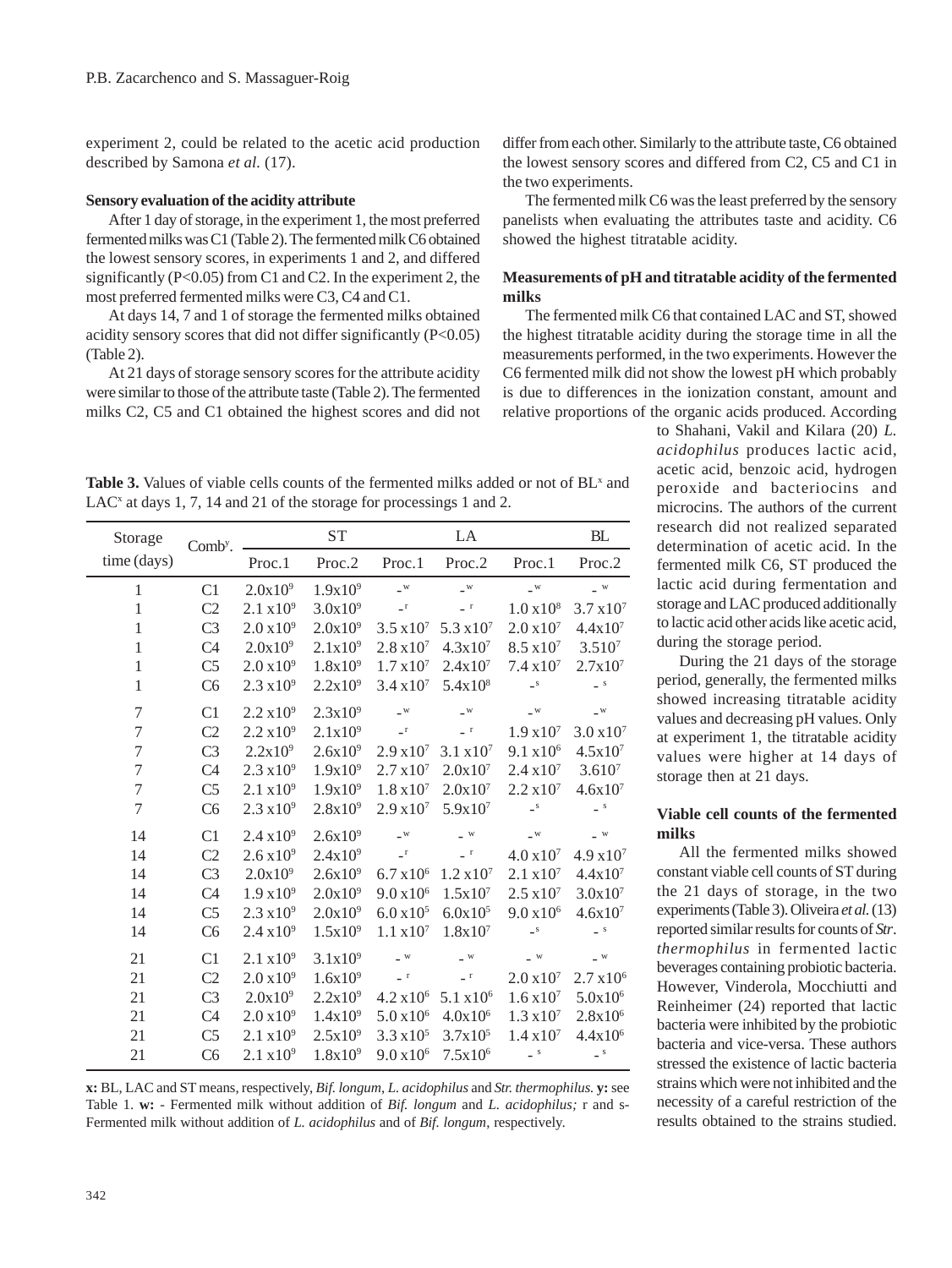The viable cell counts of ST in our study showed that the inhibition of ST by the BL and LAC did not occur.

The viable cell counts of BL were kept around  $10<sup>7</sup>$  and  $10<sup>6</sup>$ cfu/mL until the  $21<sup>th</sup>$  of storage at 4°C. The addition to the ST fermented milk of 10<sup>7</sup> BL cfu/mL instead of 10<sup>8</sup> represents an economic advantage since lest lyophilized material is necessary. The addition of 107 BL cfu/mL to ST fermented milk results in viable cells counts of BL in the final product, until 21 days of storage at 4ºC, which are in agreement to recommended values for health benefits (21).

The diference between BL counts of the experiments 1 and 2 could be related to the sensibility to oxygen of the BL. During the stirring of the fermented milk of the experiment 2 (Table 3) more quantities of oxygen could be added. The sensibility to oxygen of bifidobacteria was related by researchers like Vinderola, Bailo and Reinheimer (23).

The viable cell counts of LAC for fermented milk C5 from 14 days of storage were on the range of  $10<sup>5</sup>$  cfu/mL which represents a 2 logarithmic cycles reduction of LAC, since for the production of C5 were added  $10^7$  cfu/mL of LAC and  $10^8$  cfu/mL of BL. Gregurek (5) reported that counts and the stability of bifidobacteria starter cultures used were higher than those of *L. acidophilus*. Vinderola *et al.* (24) reported that *L. acidophilus* was the sole species inhibited by the others tested (*Bifidobacterium*, *Streptococcus* and *Lb.casei*). These authors also reported that *L. acidophilus* is more sensible then bifidobacteria to media like yogurts and acidified milks when considering ranges of the pH from 3.5 to 4.5. Oliveira *et al.* (13) also reported a 2 logarithmic cycles reduction of the *L. acidophilus* populations after 28 days of storage at 4ºC in the presence of ST.

In the fermented milks C3, C4 and C6 the viable cell counts of LAC were kept above  $1x10^6$  cfu/mL until the and of 21 days of storage

### **DISCUSSION**

The sensory effects related to the presence of *Bif. longum* and *L. acidophilus* in the fermented milks were significantly (P<0.05) perceived while storage time increased. The favourite combinations contained, initially, *Bif. longum* and *L. acidophilus* (108 and 107 cfu/mL, respectively, C5) and *Bif. longum* only  $(10<sup>8</sup>$  cfu/mL, C2). These combinations did not differ significantly among them and neither from the standard fermented milk (C1). This result represents that it is possible to improve the acceptability of fermented products containing probiotics. The low acceptability of fermented milks containing probiotics were reported by many authors (2,8,16,20).

The lowest sensory scores and highest titratable acidity values was for *L. acidophilus* combination (10<sup>8</sup> cfu/mL initial concentration, C6). The sensory scores of C6 were significantly different (P<0.05) from C5, C2 and C1 at 21 days of storage. The fermented milk C6 showed the highest acidity during the storage time in all the measurements performed. However it was not observed inhibition of over-acidification by bifidobacteria or *L. acidophilus*.

All the fermented milks showed constant viable cell counts of ST during the 21 days of storage. The viable cell counts of BL were kept constant or reduced 1 logarithmic cycle and viable cell counts of LAC were reduced 1 or 2 logarithmic cycle. However, viable cell counts of LAC and BL kept the minimum values that the probiotic product must contain, which vary from 105 to 107 cfu/g of probiotic bacteria, at use-by date like reported by many authors (4,6,15,16,19).

#### **RESUMO**

## **Propriedades de leites fermentados por** *Streptococcus thermophilus* **contendo concentrações variáveis de** *Bifidobacterium longum* **e** *Lactobacillus acidophilus*

Foram estudadas as características sensoriais, de pH e acidez de cinco combinações de leites fermentados por *Streptococcus thermophilus*, adicionados de *Bifidobacterium longum* e/ou *Lactobacillus acidophilus* liofilizados. Os efeitos sobre as características sensoriais tornaram-se significantes ( $p < 0.05$ ) com o aumento do tempo de estocagem. As combinações favoritas continham, inicialmente, *Bif. longum* e *L. acidophilus* (108 e 107 ufc/mL, respectivamente) e *Bif. longum* apenas (108 ufc/ mL). Estas combinações não diferiram significativamente do leite fermentado padrão, nem entre si. As notas mais baixas e os maiores valores de acidez titulável foram apresentados pelo leite fermentado por *Streptococcus thermophilus* contendo apenas *L. acidophilus* (10<sup>8</sup>ufc/mL, concentração inicial). Durante 21 dias de estocagem a 4ºC, as contagens de células viáveis de *Str. thermophilus* não mudaram, as de *Bif. longum* mantiveramse constantes ou reduziram em um ciclo logarítmico e, as de *L. acidophilus* reduziram de 1 a 2 ciclos logarítmicos. Não foi observada inibição da pós-acidificação resultante da presença de bifidobactéria ou *L. acidophilus*.

**Palavras-chave:** *Bifidobacterium*, *Lactobacillus acidophilus*, leite fermentado, análise sensorial

#### **REFERENCES**

- 1. Association of Official Analytical Chemists. Official Methods of Analysis of AOAC International. 16<sup>th</sup> edition. Washington, vol. 1-2. 1995.
- 2. Baig, M.I.; Prasad, V. Effect of incorporation of cottage cheese whey solids and *Bifidobacterium bifidum* in freshly made yoghurt. *J. Dairy Res.*, 63, 467-473. 1996.
- 3. Dave, R.J.; Shah, N.P. Effect of cysteine on the viability of yoghurt and probiotic bacteria in yoghurts made with commercial starter cultures. *Int. Dairy J.*, 7(8/9). 537-545, 1997.